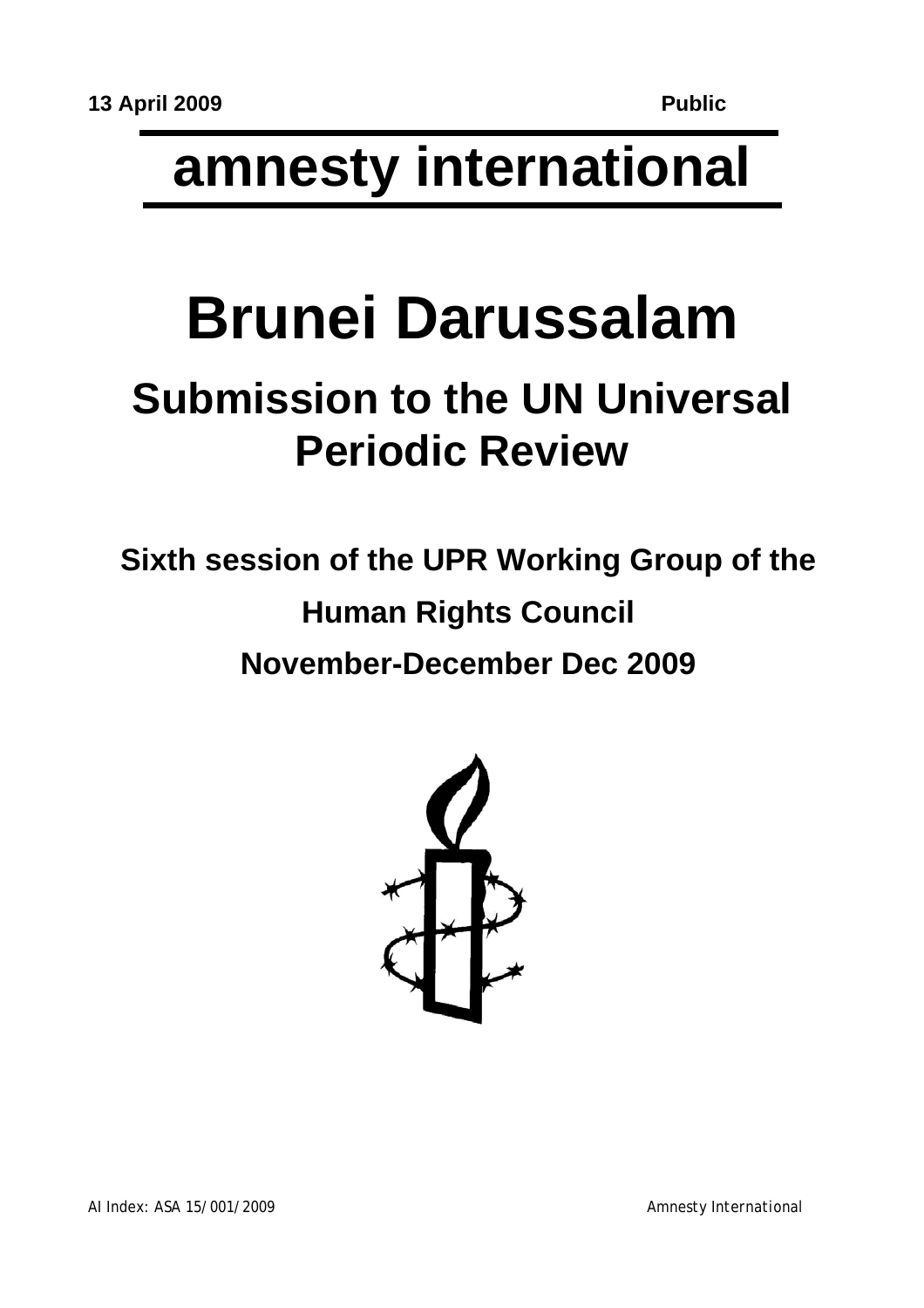#### **Executive summary**

In this submission, Amnesty International provides information under sections B, C and D as stipulated in the General Guidelines for the Preparation of Information under the Universal Periodic Review:<sup>[1](#page-1-0)</sup>

- Under section B, Amnesty International raises concerns, *inter alia,* about administrative detention laws and other restrictive legislation that denies individuals freedom from arbitrary detention; restrictions on press freedom; the status of ratification and implementation of international human rights treaties; and legislation discriminating against lesbians, gay, bisexual and transgender people.
- In section C, Amnesty International describes concerns over violations of human rights by the state through the prosecution of individuals under the Sedition Act.
- In section D, Amnesty International makes a number of recommendations for action by the government in the areas of concerns listed.

<span id="page-1-0"></span> 1 Contained in Human Rights Council Decision 6/102, Follow-up to Human Rights Council resolution 5/1, section I adopted 27 September 2007.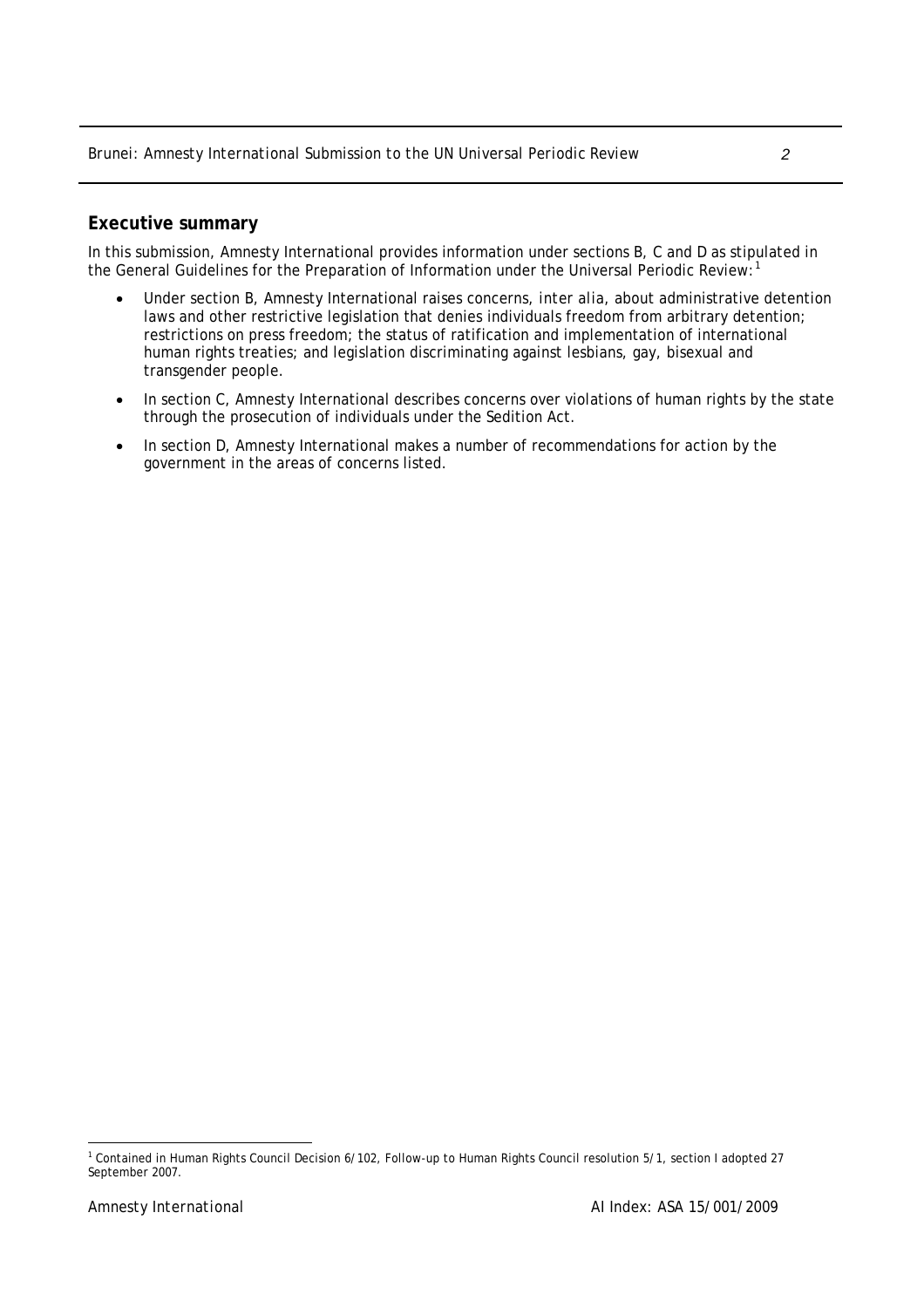### **Brunei Darussalam**

### **Amnesty International submission to the UN Universal Periodic Review**

**Sixth session of the UPR Working Group, November-December 2009** 

#### **B. Normative and institutional framework of the State**

#### **Infringements on human rights in national legislation**

Restrictive legislation may be used by the State to detain individuals arbitrarily, and to deny them the right to a fair trial and other human rights. Although during the reporting period, there were no known instances of such legislation being invoked, the perceived threat of detention has the effect of limiting such freedoms in the country. The Internal Security Act allows an individual to be held without charge or trial for a period of up to two years; this is renewable indefinitely. The law effectively allows the government to detain individuals indefinitely on the basis of the Home Minister's directive alone.

#### **Imprisonment and cruel punishment for immigration offences**

Migrant workers who overstay beyond the expiry of their visa are regularly imprisoned and caned or whipped under Sections 6 or 15 of the Immigration Act of 1956. Caning and whipping constitute cruel, inhuman or degrading punishment and may amount to torture. Amendments to the Immigration Act in 2005 made caning mandatory for certain immigration offences such as illegal entry, overstaying after the expiry of travel documents or being undocumented.

During the period of review, there were numerous arrests of undocumented migrant workers. Those overstaying their visas were jailed and/or whipped. Numerous press reports in 2009 indicated that the Immigration Department had said that approximately 396 migrants had been whipped since 2004.

#### **The death penalty**

Brunei Darrussalam is an abolitionist country in practice. According to official records, the last execution was carried out in 1957, although death sentences continue to be passed. The death penalty is provided for by various legal provisions, including the Penal Code, the Internal Security Act 1982, the Misuse of Drugs Enactment 1978 as amended by the Emergency (Misuse of Drugs) Amendments Order 1984, the Criminal Procedure Code 1951, and the Public Order Act 1983. Among the offences punishable by death are murder, drug trafficking and the unlawful possession of firearms and explosives.

#### **Restrictions on the right to freedom of expression**

#### **Newspapers Act 1958**

The Newspapers Act, as amended by the Local Newspapers Order 2001, requires newspapers to apply to the Minister of Home Affairs for annual publishing permits under section 3 of the Act. Under section 3(5), the Minister has sole discretionary power to grant or deny permits, and his decisions are not subject to appeal or judicial review. In addition, the Act grants the government absolute power to bar the distribution of foreign periodicals in Brunei. The Act requires any newspapers applying for permits to deposit 100,000 Bruneian dollars (approximately US\$57,700) in cash with the government. Section 3A and 3B provide that anyone who publishes without a license is liable to a fine of up to B\$40,000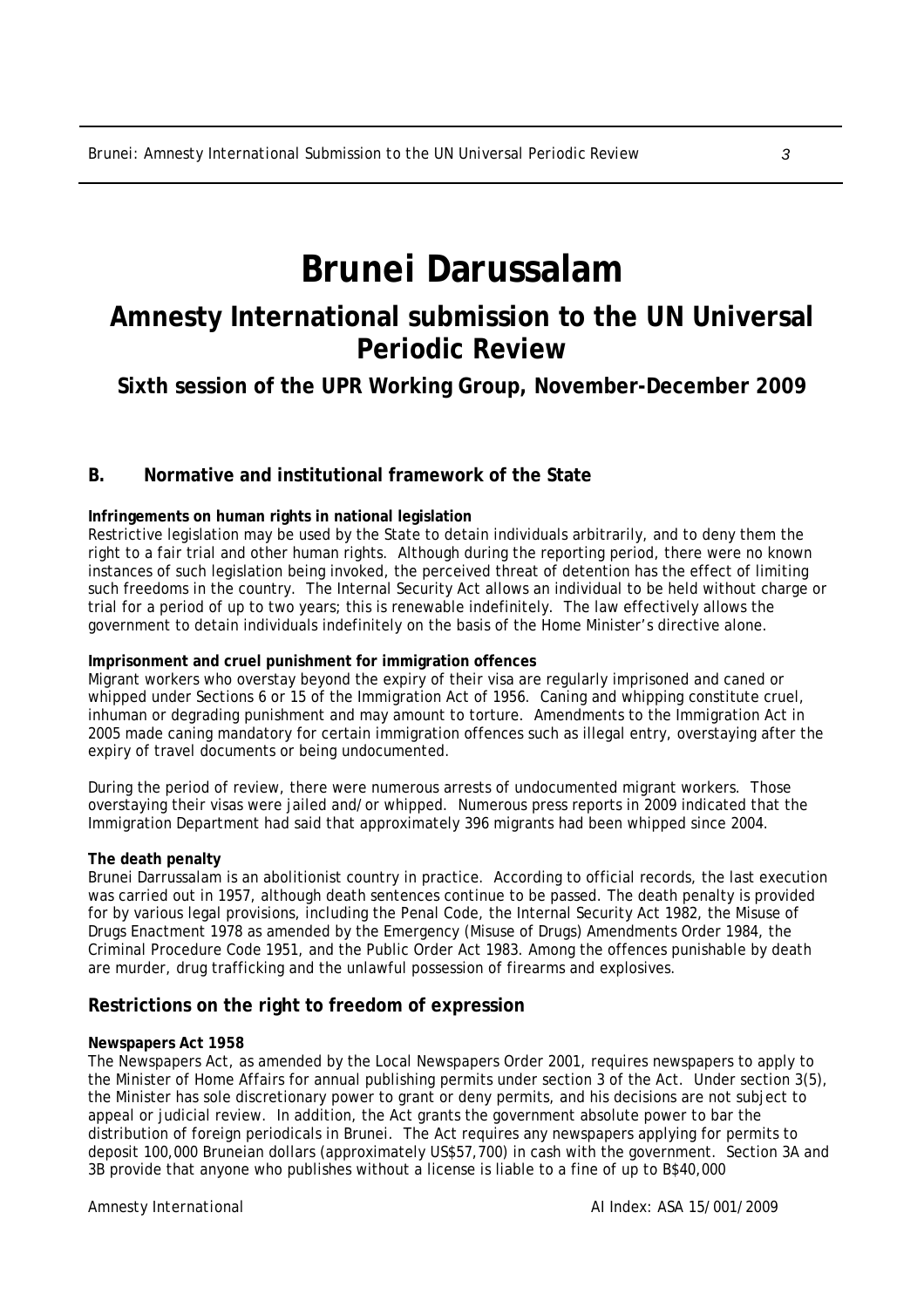(approximately US\$23,100) or three years in jail. Section 4 of the Act further gives the authorities powers to shut down newspapers without showing cause, while printing equipment used in printing the newspaper can also be seized under section 4(4). Section 7 of the Act allows the Minister of Home Affairs to charge printers, publisher, editors and writers who "maliciously published any false news" with a crime punishable by a fine of B\$40,000 dollars, three years in jail, or both. This legislation severely restricts the right to freedom of information in Brunei.

#### **Sedition Act 1948**

The Sedition Act, as amended in 2005, further restricts freedom of expression. The Act was invoked in June 2007, as discussed in section C below. The amended Act makes it an offence to criticise the Sultan or the royal family. Sections 3(1), (iv) and (v), makes it an offence "to raise discontent or disaffection amongst the inhabitants of Brunei Darussalam" or "to promote feelings of ill-will and hostility between different classes of the population of Brunei Darussalam". These provisions are vague and may be interpreted widely, exposing individuals and the media to prosecution for peacefully exercising their right to freedom of expression. The Act also makes it a punishable offence to have in one's possession a "seditious" publication. Under sections 3 and 4 of the law, persons convicted of such crimes, or any publishers, editors, or proprietors of a newspaper publishing matters with seditious intention, face fines of up to B\$5,000 (US\$2,965) and up to three years' imprisonment.

#### **Restrictions on the rights to freedom of assembly and association**

There are restrictions to freedom of assembly under the emergency laws implemented in 1962. Although there have been no reported incidents of the laws being used during the reporting period, their existence have sustained restrictions on the right to freedom of assembly.

#### **Labour laws**

Brunei has not ratified the core ILO Conventions, and its labour laws fully into line with the provisions of these conventions. Among the core Conventions that have not been ratified are Conventions 87 and 98 on the freedom of association and collective bargaining, Conventions 29 and 105 on the elimination of forced and compulsory labour, Conventions 100 and 111 relating to the elimination of discrimination in respect of employment and occupation, and Convention 138 on the abolition of child labour i.e. the Minimum Age Convention.

#### **Children**

Brunei ratified the UN Convention on the Rights of the Child on 26 January 1996, but made reservations to articles 14, 20 and 21. Article 14 provides for the child's freedom in thought, conscience and religion to be respected, the only permitted exceptions being where such limitations are necessary to protect public safety, order, health or morals, or the fundamental rights and freedoms of others. Articles 20 and 21 relate to the care and adoption of children. The reservations by Brunei were on the grounds that the said articles may be contrary to the Constitution of Brunei Darussalam and the principles of Islam, the official religion of Brunei.

#### **Women**

Brunei ratified the UN Convention on the Elimination of All Forms of Discrimination against Women on 24 April 2006. However, it made certain reservations to it, namely with regard to sections of Article 9 and 29. The reservations by Brunei were again on the grounds that the said articles may be contrary to the Constitution of Brunei Darussalam and the principles of Islam.

#### **Restrictions on civil society**

#### **Societies Order 2005**

According to section 8 of the Societies Order 2005, public gatherings of 10 or more persons, irrespective of their purpose, require a government permit or advance approval, and police have the authority to stop any unauthorised assembly. Police may also arrest individuals without a warrant under section 39 of the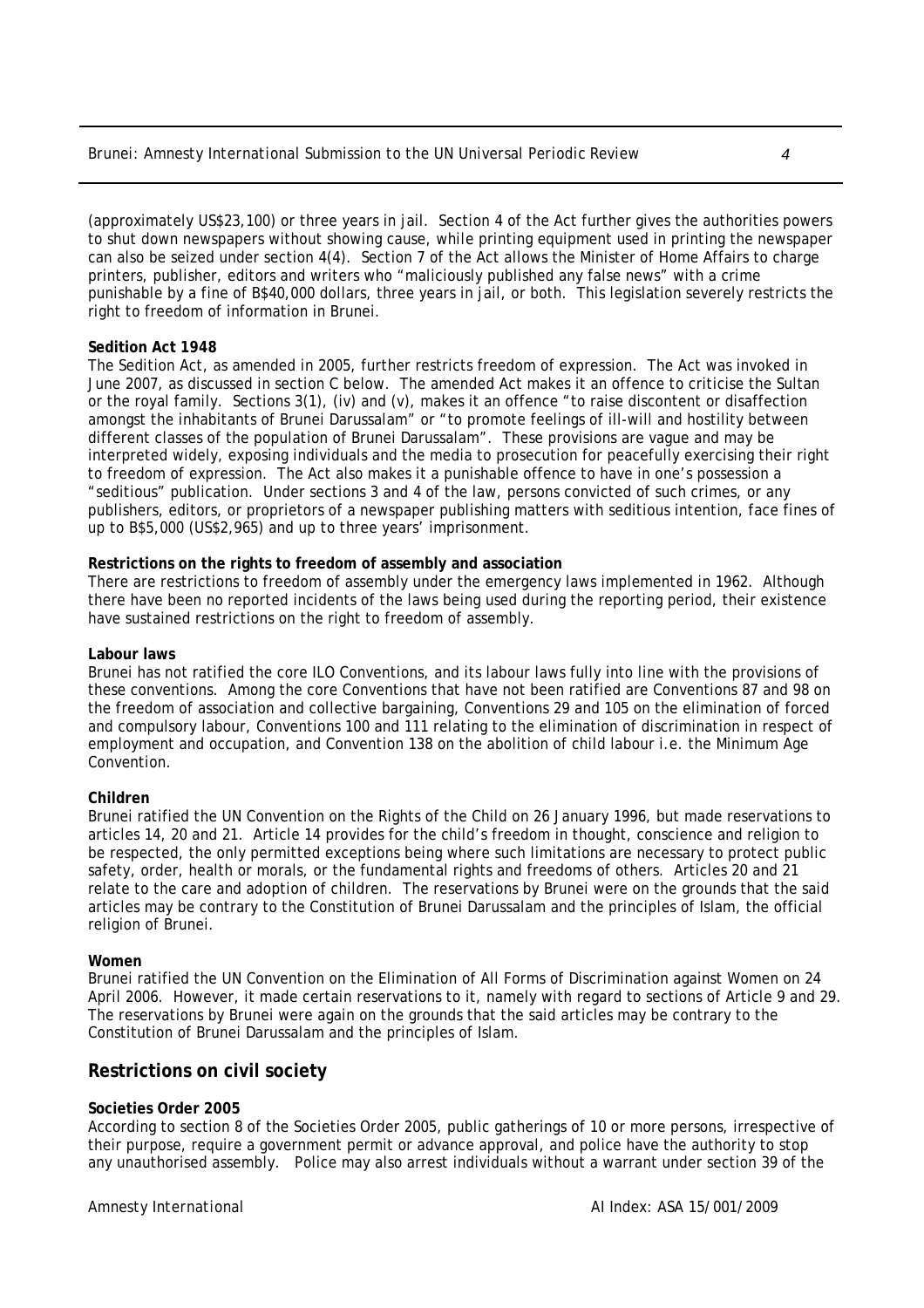same Order. There are no registered civil society organizations dealing directly with human rights. A nongovernmental organization (NGO) seeking to operate in the country is required to apply for permission under the Companies Act (1956) and provide a complete list of members. Alternatively, the abovementioned Societies Order requires that all organizations register and name all members. Registration can be refused by the Registrar of Societies or Commissioner of Police for any reason. The government may also suspend the activities of a registered NGO if it deems such an act in the public interest. Essentially, under Sections 11 and 13 of the Act, the Registrar of Societies is given wide powers to refuse registering a society, or if already registered, declare it unlawful should he believe that "the society is being used or is likely to be used for any unlawful purpose or for any purpose prejudicial to or incompatible with the peace, public order, security or public interest of Brunei Darussalam".

Section 31 again broadly defines circumstances under which the state may declare a society unlawful. This includes any circumstances where, in the relevant Minister's opinion, the Society "is being used or is likely to be used for any unlawful purposes or purposes prejudicial to or incompatible with the peace, public order, security or public interest of Brunei Darussalam". This may be subject to an interpretation which may violate the rights to freedom of association and assembly. The final decision of the Sultan with regard to this is not subject to any form of judicial review and is deemed to be final under sub-section 31(5). Powers to search premises without warrant are given under section 32 of the Act.

According to a report published in 2008 by the US-based organisation, Freedom House, non-governmental organizations in Brunei have been limited to locally based professional or business groups. As mentioned above, there is no provision for judicial review in the event of an order being made to declare such an organisation unlawful. The decision by the Sultan or Yang Di-Pertuan is deemed to be final.

#### **Legalisation of marital rape**

The "Explanation" which forms part of Article 375 of Brunei's Penal Code (rape) stipulates that "Sexual intercourse by a man with his own wife, the wife not being under thirteen (13) years of age, is not rape." This amounts to legalisation and legitimization of marital rape, including the rape of children, in flagrant violation of international human rights law. In addition, the offence of rape is confined to acts against women and girls, thus providing no protection for men and boys who may be the victims of rape. Punishments for offenders, under Article 376, include whipping, which is a form of ill-treatment prohibited under international human rights law.

#### **Discrimination based on sexual orientation or identity**

Section 377 of Brunei's Penal Code can be interpreted as penalising consensual same-sex sexual conduct between adults with imprisonment for up to 10 years as well as fines. Although there have been no reported cases of this provision being used during the period of review, provisions on "carnal intercourse against the order of nature" allows for discrimination against lesbians, gays, bisexuals and transsexuals.

#### **C. Promotion and protection of human rights at the national level**

#### **Use of Sedition Act**

In June 2007, three persons, Isa bin Haji Jaya, William bin Rahman and Tuah bin Sabang were detained under the Sedition Act 1948 for distributing a satirical video clip depicting immediate members of the royal family via mobile telephone. The three were sentenced to one year in prison and fined B\$5,000 (US\$ 3,300) each. On 17 January 2008, the three were released for good behaviour after serving eight months in prison.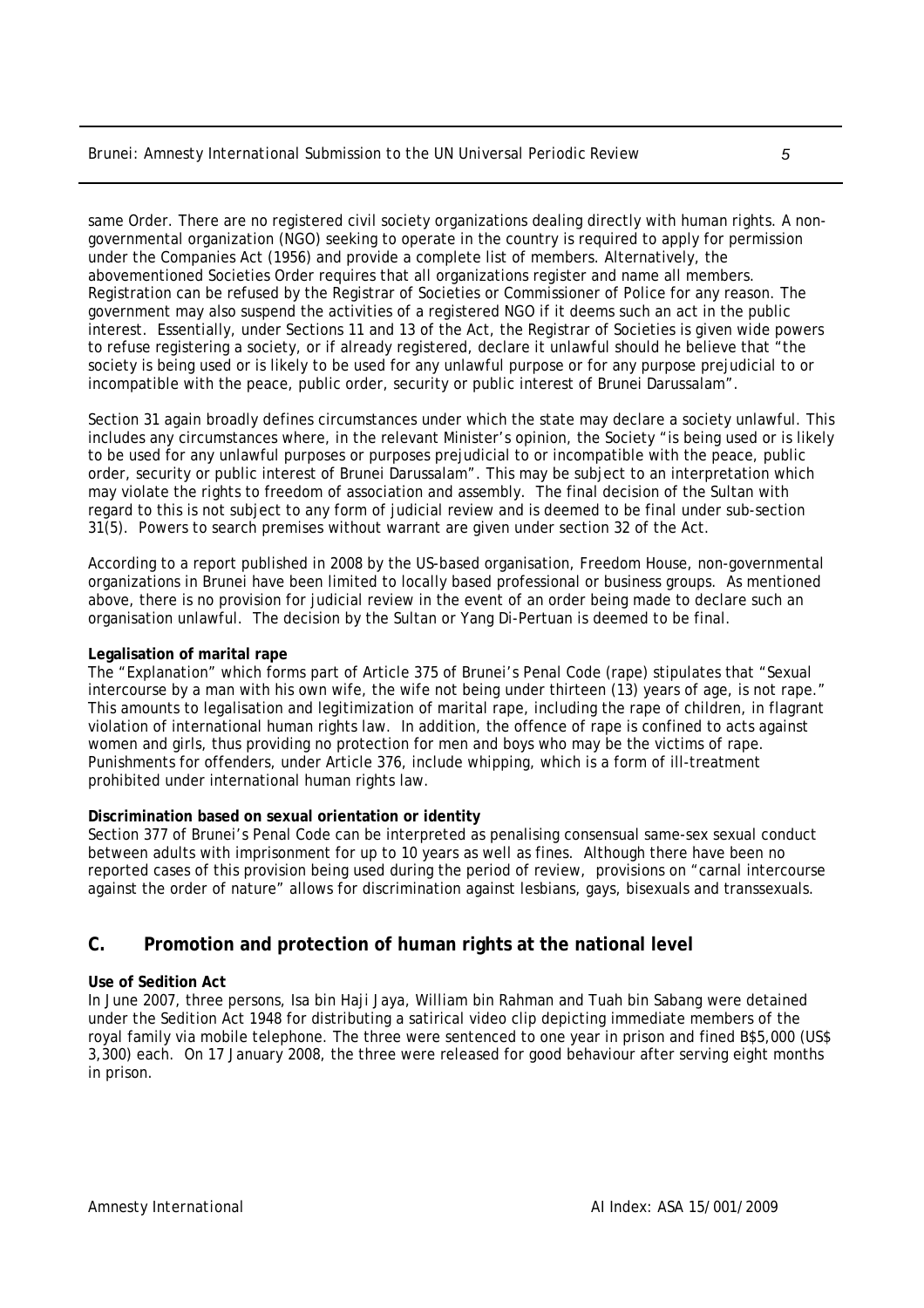#### **D. Recommendations for action by the State under review**

#### **Amnesty International calls on the government:**

#### *Immigration laws*

• To repeal or amend all provisions in the Immigration Act which criminalise migrant workers for administrative offences, so as to allow imprisonment only in extraordinary, narrowly defined circumstances.

#### *Cruel, inhuman or degrading punishments*

• To repeal or amend all provisions in domestic laws which provide for caning, whipping or any other cruel, inhuman or degrading punishment.

#### *Administrative detention laws*

• To repeal or amend the Internal Security Act so as to abolish all forms of administrative detention currently contained therein.

#### *Laws curtailing freedom of expression*

- To repeal or amend the Sedition Act to ensure that it conforms with international human rights standards, including by guaranteeing the right to freedom of expression;
- To repeal or amend the Newspaper Act 1958, to ensure that it respects and protect the right to freedom of expression in accordance with international human rights standards.

#### *Freedom of Assembly*

• To repeal or amend the Societies Order to ensure that it does not violate the right to peaceful association or assembly.

#### *The death penalty*

- To permanently abolish the death penalty in line with UN General Assembly resolution 62/149 of 18 December 2007;
- To repeal or amend the Penal Code, Internal Security Act 1982, the Misuse of Drugs Enactment 1978 as amended by the Emergency (Misuse of Drugs) Amendments Order 1984, Criminal Procedure Code 1951 and the Public Order Act 1983 so as to replace the death penalty with other penalties, which do not include cruel, inhuman or degrading punishments.

#### *Rape*

• To revise Section 375 of the Penal Code so as to criminalise all acts of rape without exception and irrespective of the marital status of the victim and his or her gender.

#### *Discrimination based on sexual orientation or identity*

• To repeal or amend Section 377 of the Penal Code, so as to ensure that it does not discriminate against lesbians, gays, bisexuals and transsexuals.

#### *Labour Laws*

• To ratify the seven core ILO Conventions and repeal or amend Brunei's domestic labour laws to ensure compliance with these.

#### *Children's rights*

• To remove all reservations to the Convention on the Rights of the Child.